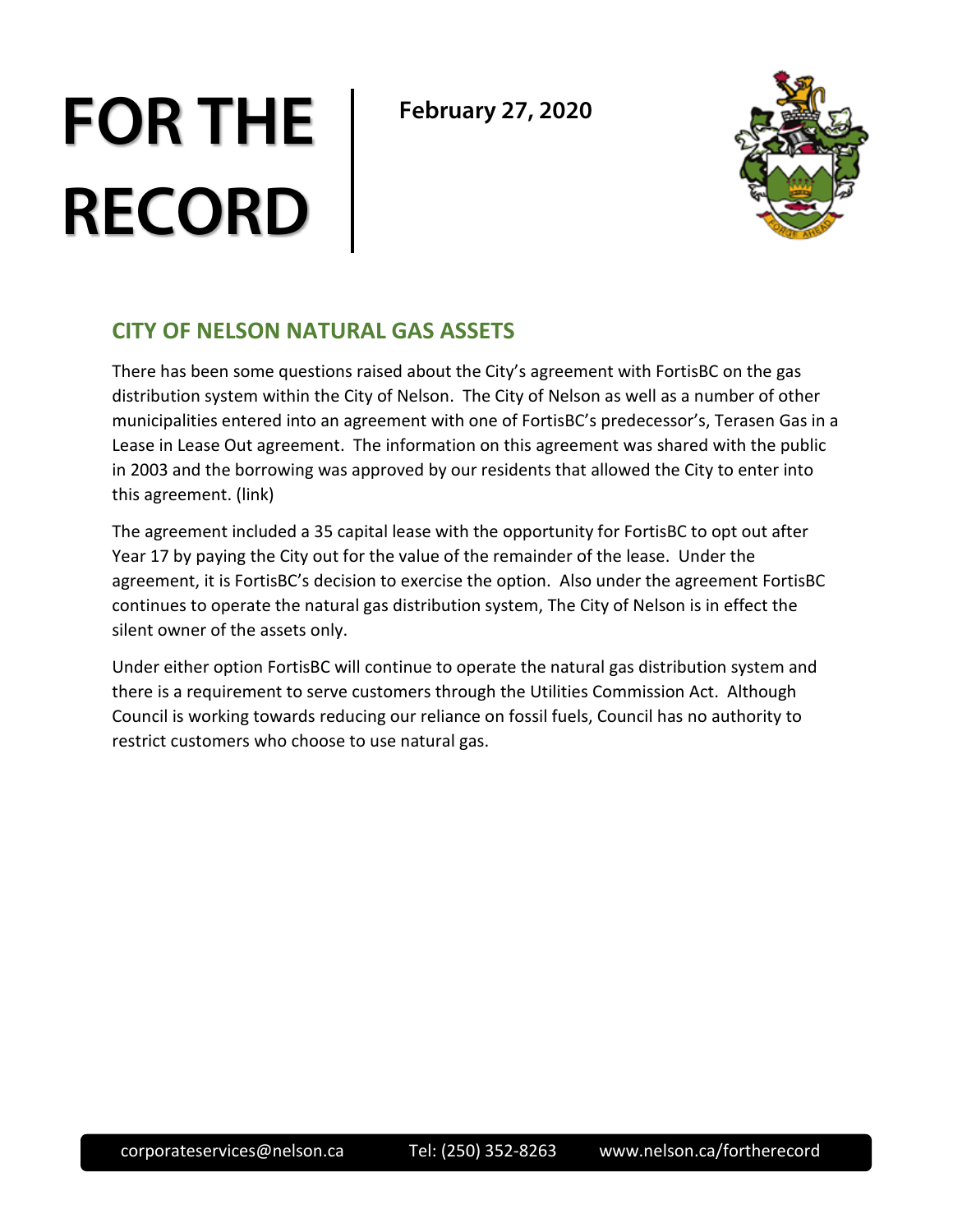



## TERASEN GAS FRANCHISE AGREEMENT

**Distribution System Purchase Option Proposal** June, 2003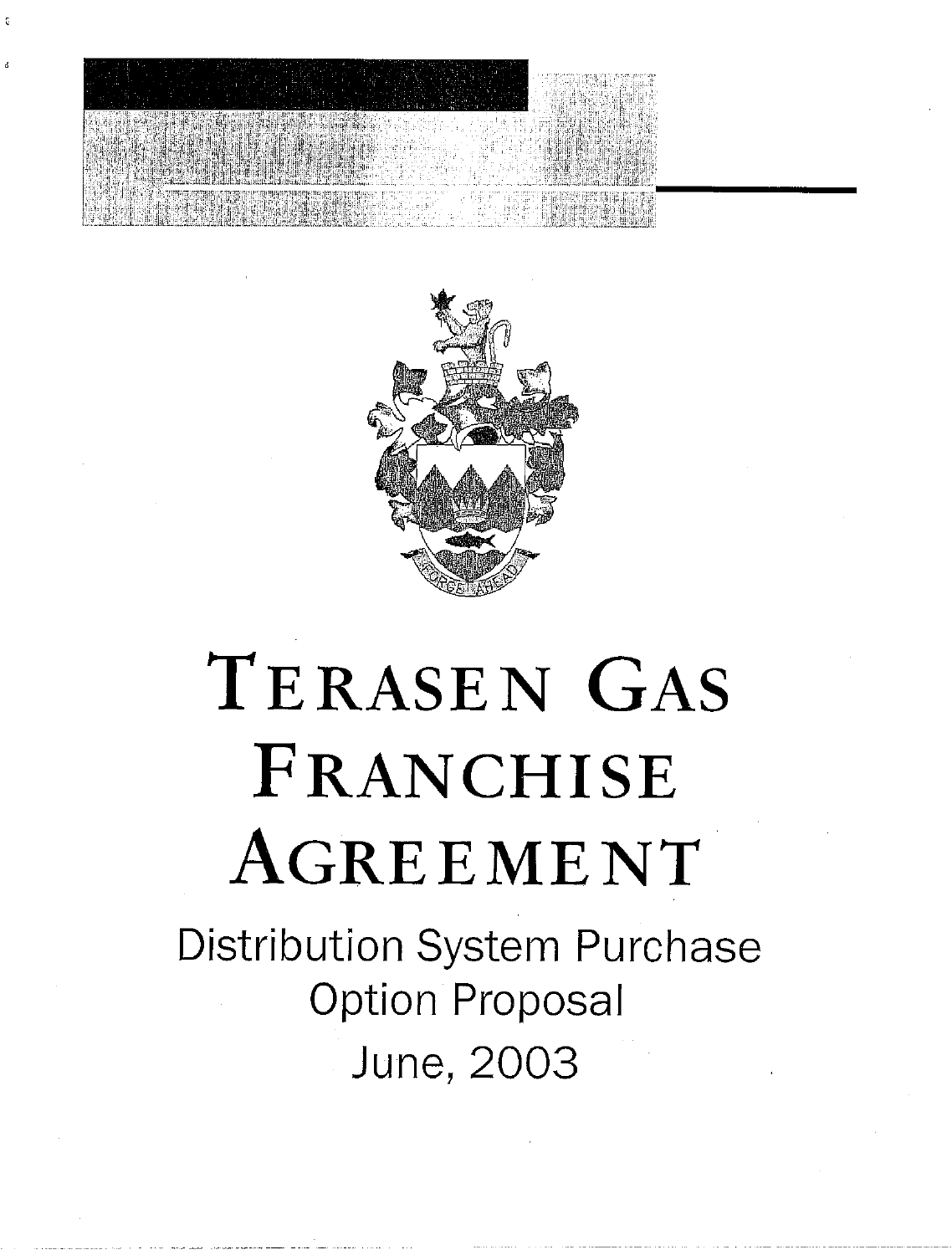#### **Introduction**

City Council approved in principle the renewal of the City's Franchise Agreement with Terasen Gas Inc. (formerly BC Gas). Formal, renewal, if granted, will result in the elimination of the City's "buy-out" clause in exchange for the City owning a term financial interest in the gas distribution system within the City and Terasen Gas operating it. This will create a net lease payment in the first year of approximately \$250,000 and total lease payment estimated to be approximately \$1.5 million over the life of the agreement. Formal renewal is subject to the approval of City residents, the BC Utilities Commission (BCUC) and the Inspector of Municipalities.

This Background Paper explains to City residents how the renewal of the Franchise Agreement would be managed to establish this revenue stream.

#### The Franchise Agreement

In 1956 the City of Nelson entered into a Franchise Agreement with Terasen Gas (known at the time as Inland Natural Gas). The Agreement provided Terasen Gas with the exclusive right to establish a natural gas distribution system within the City. Access to road rights-of-way was extended through the Agreement in order to allow for the construction of system infrastructure. In exchange for these privileges, Terasen Gas was required to pay an annual franchise fee to the City at an amount equal to 3% of natural gas sales within the municipality.

Since 1956, the Franchise Agreement has been renewed once and extended several times under its original terms and conditions. The Agreement remains in effect today, but must be either renewed or allowed to expire on September 30, 2003.

#### **The Buy-out Clause**

Section 16 of the current Agreement is of particular interest to the City. This section, known as the "buyout" clause, allows the City to purchase the natural gas distribution system in the event that the parties cannot agree on terms for renewing the franchise. For Terasen Gas, the buy-out clause represents a source of uncertainty that the corporation would like to see removed. For the City, the buy-out clause represents an important contractual right.

When the need to consider renewing the Agreement first arose, the City and its team of advisors met to discuss the implications of, and opportunities related to the buy-out clause. The City took the view that the clause, as a contractual right, is a City asset with a particular, if undefined, monetary value to municipal taxpayers. The City considered itself duty bound to find some way to realize the value of this asset before agreeing to any franchise renewal.

The City identified seven options to consider. The list of options included:

- exercising the buy-out clause (i.e., buying the distribution system);
- renewing the Agreement without the clause:
- renewing the Agreement with the clause;
- allowing the Agreement to simply lapse;
- negotiating a one-time payment from Terasen Gas  $\bullet$ in exchange for removing the buy-out clause;
- initiating the buy-out clause then litigating a settlement; and
- developing a "lease-in, lease-out" transaction to capture the value of the buy-out clause without actually taking full ownership of the system.

In considering these options, the City was concerned with three criteria: feasibility, risk and reward. Put differently, the City was intent on identifying the specific option that:

- would be feasible to undertake;
- would expose taxpayers to little or no risk; and
- would provide significant financial reward to the community.

The "lease-in, lease-out" transaction emerged as the option that best met these terms.

#### **The Transaction**

The key features of the proposed transaction are a prepaid capital lease and an operating lease. Although the details of the transaction are relatively complicated the principles that generate the surplus for the City are the very same that make owning Nelson Hydro such an attractive investment for the City. These advantages include the City's strong borrowing capacity, access to preferred interest rates and non-taxable status. The major difference is that under the proposed Terasen Gas Franchise Agreement, Terasen Gas will operate the gas distribution system on behalf of the City and take on the risk associated with operating the system.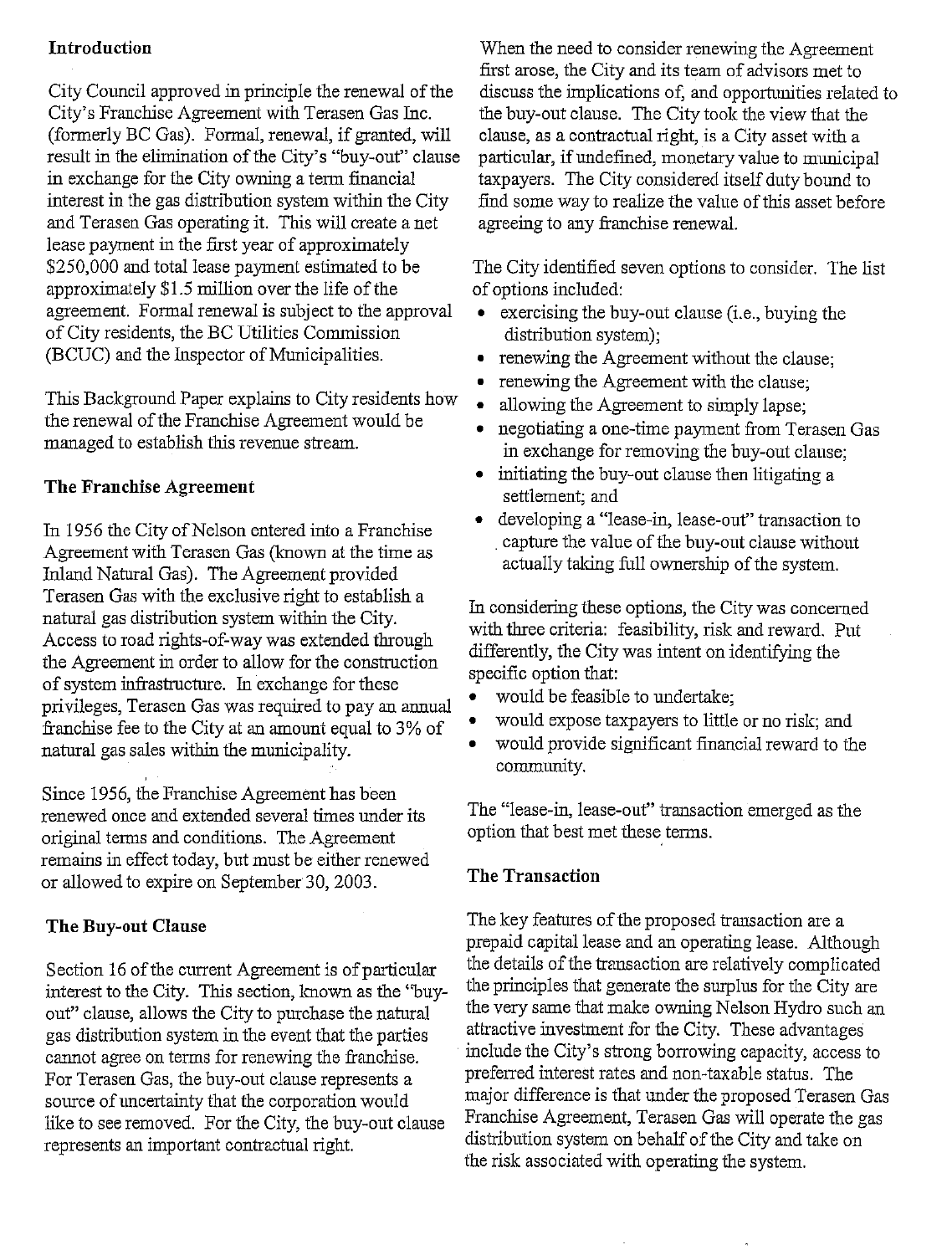This revenue stream in its simplest terms is generated by the difference in the lower interest rates that the City can borrow at compared to the return allowed on the gas distribution system that is permitted by the BCUC. The natural gas customer is not negatively affected since he would be charged the permitted rate of return regardless of who owns the gas distribution system. In fact under this proposal the natural gas customer is better off as part of the savings are passed on to the customer.

#### Capital Lease/Debt:

As the first step in the proposed transaction, the City would enter into a 35-year capital lease with BC Gas for the natural gas distribution system within the municipality's boundary. The value of the City's rights in the lease has been set at \$8.0 million. At the beginning of the transaction, the City would pre-pay 95%, or \$7.6 million, of this value to Terasen Gas as rent due under the lease; the remaining 5% would be paid to Terasen gas over the life of the lease.

The City would borrow the \$8.0 million required for the complete transaction to cover the costs incurred in obtaining the financing, and developing the transaction and making the required pre-payment. The total \$8.0 million sum, would be obtained through the Municipal Finance Authority (MFA). The MFA's triple-A credit rating - higher than that of any provincial government - guarantees that the interest rates on the City's loan would be very competitive.

#### **Operating Lease/Revenue**

After establishing the capital lease, the City would lease back the operation of the distribution system to Terasen Gas under a 17-year operating lease. Through this lease, the operation of the system, and the risks inherent in such operation, would be transferred back to Terasen Gas.

The terms of the operating lease would require Terasen Gas to make annual payments to the City over the 17-year period. Each payment would be based on the total annual revenue generated by the Transaction, which would be calculated using the formula:

| <b>BCUC</b>     |   |                         |               |  |          |
|-----------------|---|-------------------------|---------------|--|----------|
| allowable       |   | unamortized<br>value of | annual        |  | Total    |
| rate of         |   |                         |               |  | Annual   |
| return on       | Χ | City's Rights           | lamortization |  | Revenuel |
| capital assets! |   |                         |               |  |          |

As negotiated, the bulk of the total revenue would be paid each year to the City. Terasen Gas would receive 5% of the gross revenue, as well as 15% of the annual net revenue. Net revenue would be determined by subtracting the City's annual MFA debt payment from total revenue.

The formula refers to the unamortized value of the City's rights in the lease - this value, as noted earlier, has been set at \$8.0 million for year one. Each year during the term of the lease, the value would be reduced by an average of 3%. As the unamortized value decreased each year, so would both the total revenue generated by the transaction, and the annual revenue payment to the City.

The BCUC allowable rate of return, also referred to in the formula, is an important source of benefit to the City. The rate determines, in essence, the amount of revenue that regulated utility companies, such as Terasen Gas, are allowed to earn each year on their capital assets. The BCUC sets its rate to reflect the federal and provincial corporate taxes that private companies are required to pay. Because the City of Nelson, through its capital lease, would be holding the bulk of the capital assets, the City's allowable revenue from those assets would be determined using the BCUC rate.

Unlike private utility corporations, however, the City of Nelson does not pay corporate income taxes. The City, therefore, would keep the taxes that would otherwise be paid on the transaction's revenues.

It should be noted that the proposed transaction, with respect to income taxes, affords the City the same benefit it would receive if it exercised its buy-out option and took ownership of the distribution system.

#### **Cash Flow**

A concern raised by some residents when the Terasen Gas Franchise Agreement was originally presented to the public was that residents would have to wait 17 years before seeing a return. Under the original proposal a "Legacy Fund" of approximately \$3.16 million would be created after year 17. Some residents suggested that the City should take a smaller payment up front as opposed to waiting 17 years to get our money. Council has worked with our consultant and Terasen Gas in order to restructure the deal to generate surpluses from year one as opposed to creating the "Legacy Fund".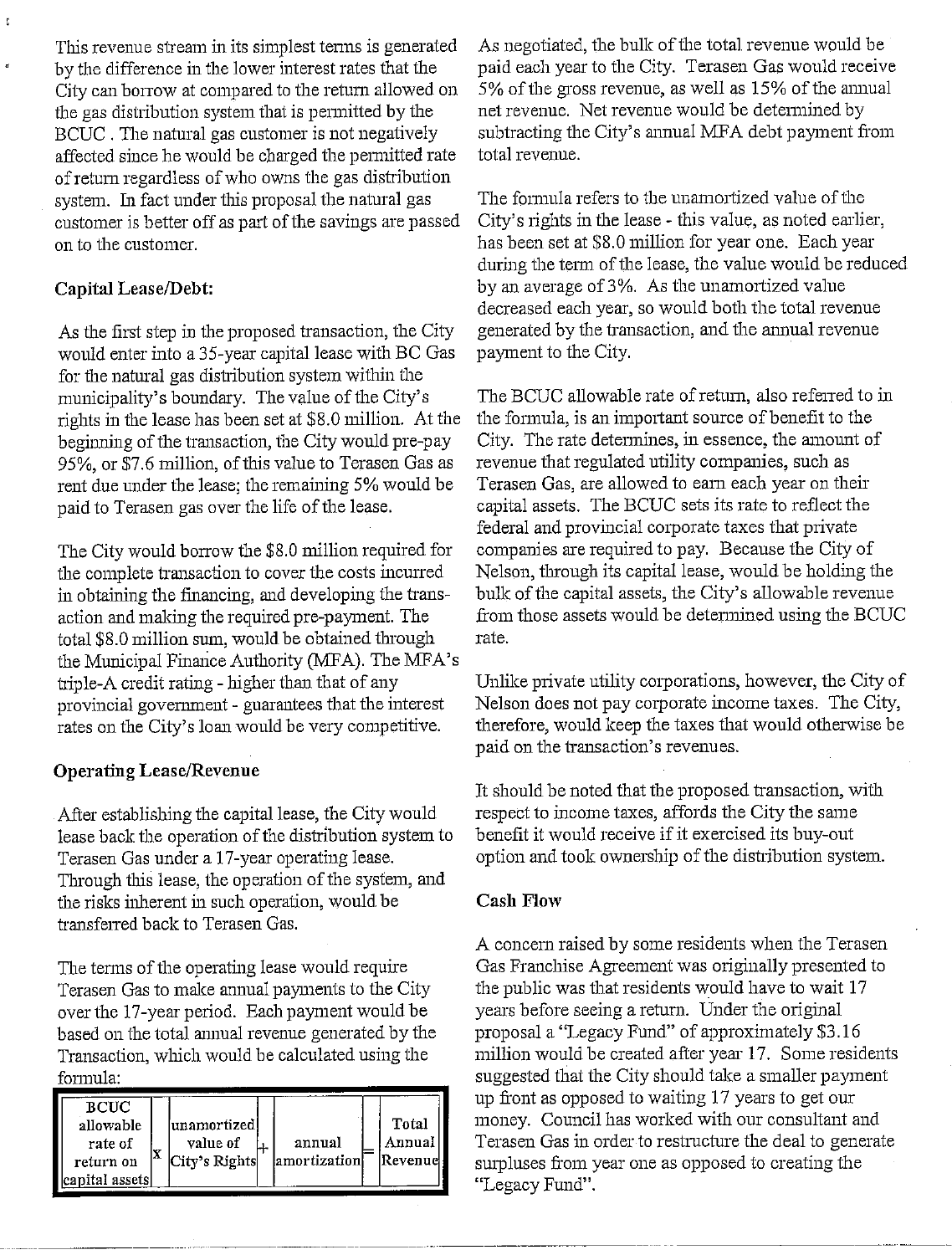The investment, as now structured, would create surpluses from year one of the agreement. The surpluses being generated at the front end versus the tail end of the agreement have been achieved by restructuring the borrowing to more closely match the payments received from Terasen Gas. The most significant change is that the approximately 50% of the borrowing will be paid off after the receipt of the termination payment (\$3.9 million) from Terasen Gas in year 17. If Council invested these funds as they were received it would generate a similar legacy fund amount as was envisioned under the original proposal. Instead of creating a legacy fund for future taxpayers, Council's intent is to invest these funds into new capital projects such as the new Museum Archives Art Gallery (MAAG) and relocation of City Hall as proposed by the Facility Planning Committee.

In the event that Terasen Gas chooses not to make the termination payment in year 17, a new operating lease would be negotiated for an additional 18 years to coincide with the 35 year term of the capital lease. Terasen Gas to the City would continue. The accumulated value of these payments would be greater manageable within the City's financial capability. The be utilized to repay the outstanding debt.

#### **Borrowing Capacity**

Another concern raised by residents was the impact that this transaction would have on the City's borrowing capacity. The immediate concern was impact that the borrowing for this project would have on the City's ability to borrow for the new proposed arena, Museum Archive Art Gallery (MAAG) and aquatic center upgrade. This concern has been addressed by the City targeting reserves to the MAAG and City Hall relocation and the Regional District agreeing, subject to a successful referendum result, to be the borrowing party for these projects.

The City has also reviewed its borrowing needs over the next 10 years and even with this project the City is well within the present statutory borrowing capacity limits. The lending agency for most BC municipalities Other security instruments, in addition to the "make" is the Municipal Finance Authority (MFA) and through the new community charter the MFA is in the process of changing the way it looks at borrowing limits to move from a strictly assessment based model to revenue based model. Under this model such things

as the revenues generated by Nelson Hydro would be taken into consideration when assessing the City's borrowing capacity. Under this new model the City's borrowing limit would increase from \$31.7 million to approximately \$70.0 million.

A key factor that a resident needs to consider is the impact of City borrowing on property taxes. The City has a current statutory gross borrowing limit of \$31.7 million and its current borrowings are \$15.2 million. Only 11.2% of this borrowing is serviced by property taxes the balance of the debt is serviced by other revenue sources including, electrical, sewer & water rates, the Province of BC (Tenth Street Campus) and the regional district (Lakeside Playing Fields). The borrowing for the "lease-in lease-out" option is fully paid for by the lease payments received from Terasen Gas under the proposed agreement.

#### **Risk Management**

The proposed transaction requires the City to borrow Under this scenario, the annual revenue payments from \$8.0 million. For the City of Nelson - indeed for almost any city - this amount is quite significant but very than the outstanding borrowings at that time and would City has borrowed at such a level for Nelson Hydro and Tenth Street Campus projects.

> The City has exercised extensive due diligence in reviewing the proposed transaction. A tremendous amount of time and effort have been devoted to identifying and addressing all potential risks associated with the opportunity.

Throughout its review of potential risks, the City's primary objective has been simple: to ensure that the City could meet 100% of the transaction's debt obligations without impacting City taxpayers. To provide this assurance, the City negotiated a "make whole" provision in the agreement. This security provision guarantees that the City would not be any worse off in 17 years than it is today, should financial variables used to project the net benefit change significantly over the life of the agreement.

whole" provision, have been included in the transaction to protect City taxpayers from various potential risks. Several forms of risk have been identified and addressed, including those related to: